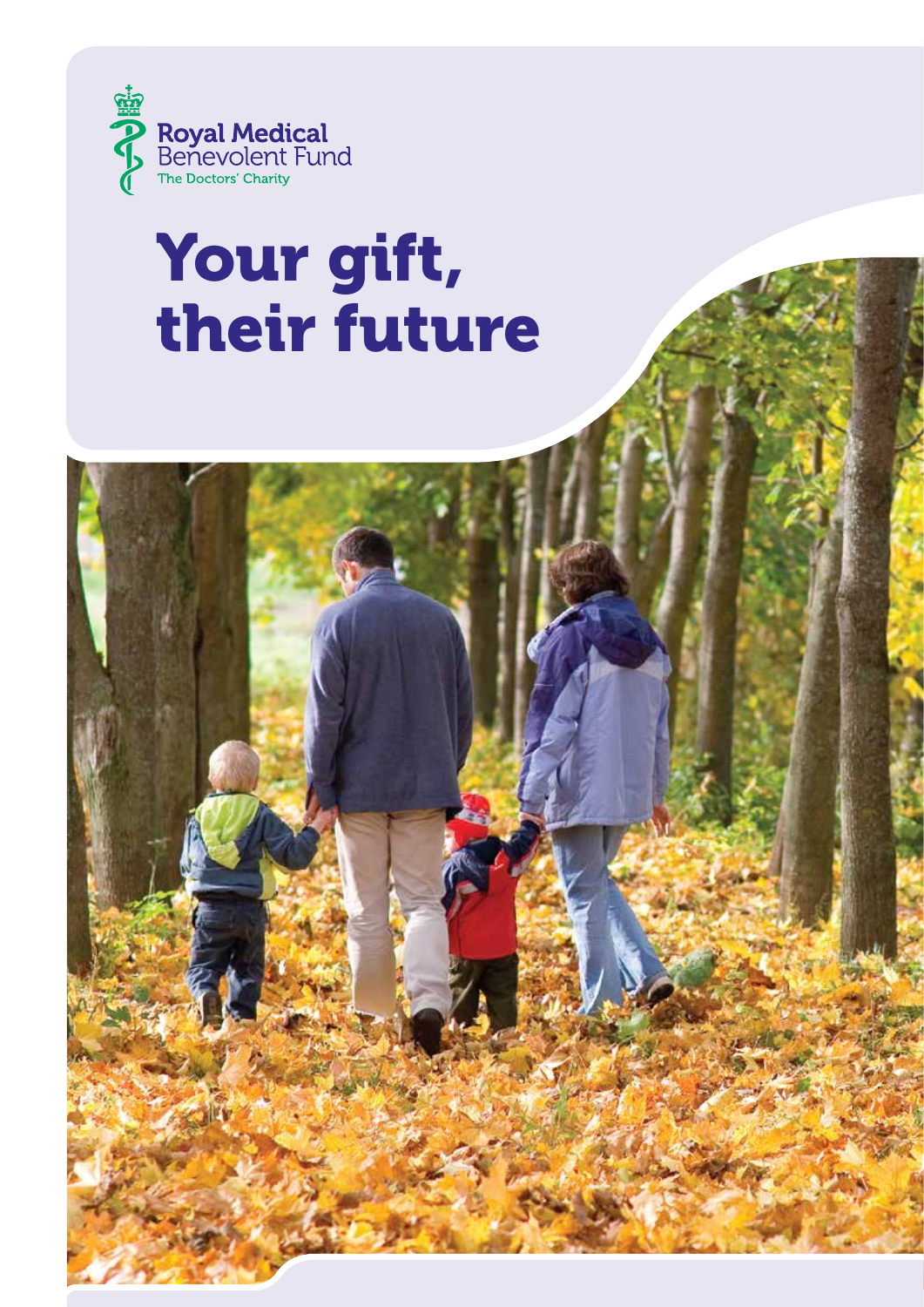s the President of the Royal Medical<br>Benevolent Fund I am asking for your he<br>support doctors and their families through Benevolent Fund I am asking for your help to support doctors and their families through times of great adversity and hardship. Together we can ensure that future generations of our medical profession have the support they need when crisis strikes.

The RMBF has been helping doctors and their families for over 175 years. The medical world and the profession have changed enormously since the RMBF was first established and we have also changed to keep up with new ways of doing things. We have recently started to assist medical students who find themselves in difficult financial situations.

I am always very moved by the stories of great hardship which we hear at our Case Committee. This might have been caused by, for example, personal tragedy, financial problems, ill health or an accident. The RMBF can make a huge difference to these people's lives by assisting them to get back on their feet, and to continue to fulfill their personal goals.

What has been particularly worrying is that many of the new applications are from individuals who are under the age of 40. These doctors have not yet had the chance to build up a financial safety net and when faced with a crisis, often through no fault of their own, need our help. They are, of course, the future of our profession.

Over the next few pages you'll meet Dr Bilbao and Dr Millar, just two of our colleagues who have benefited from the life changing services provided by the RMBF.

The legacies left by supporters like you will ensure that the RMBF will be there for future generations. Your gift will enable us to continue our work and to meet new and emerging needs in the medical profession.

To those of you who are considering or planning to leave a legacy to the RMBF, I would like to give you my heartfelt thanks for your kind generosity.

I hope, like me, the love of our medical profession and belief in our work will inspire you to support us.

Thank you

**Professor Parveen Kumar** CBE President

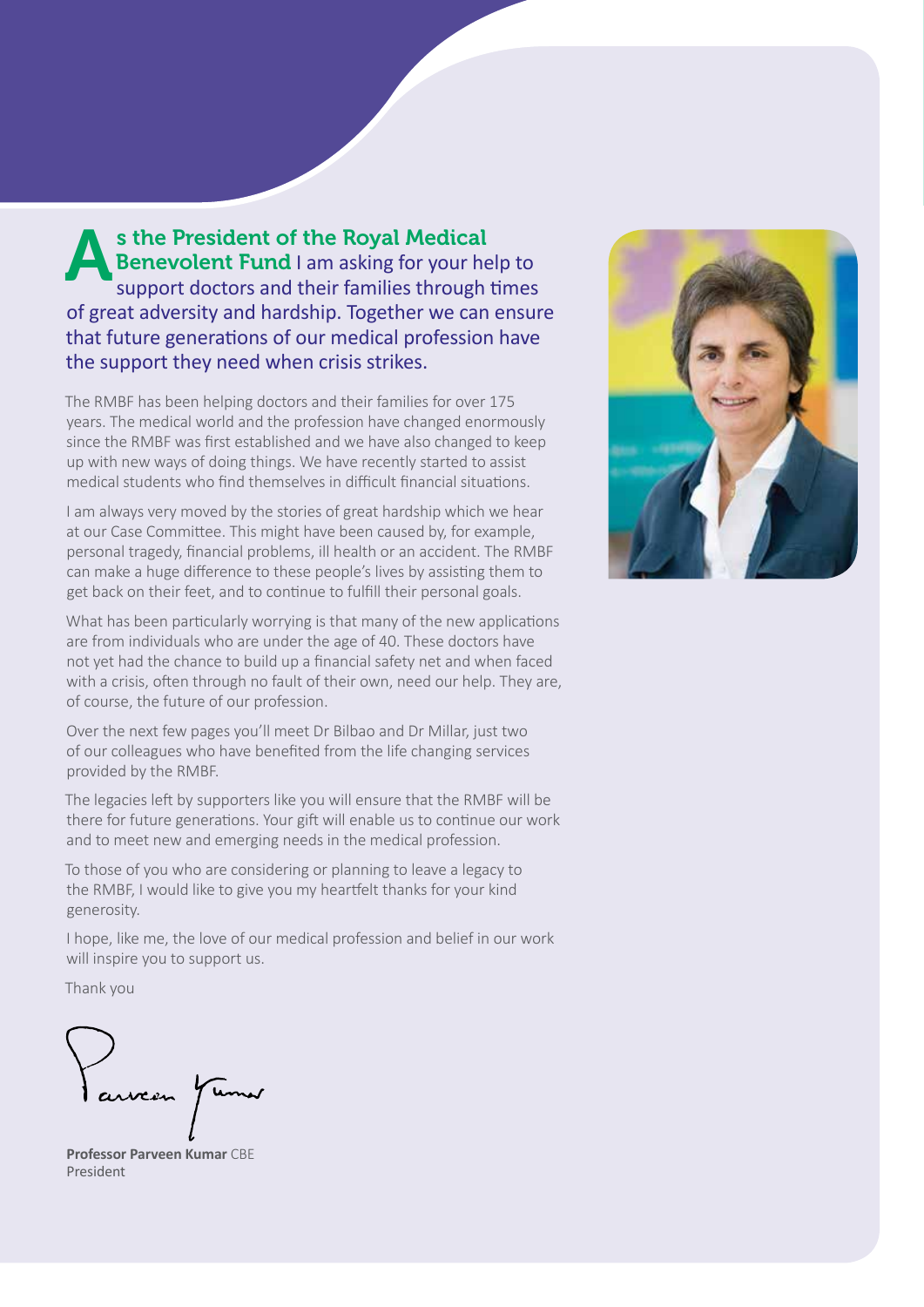## How will my gift make a difference?

**The RMBF supports doctors,** medical students and their dependants in various ways. Your gift will ensure that we can continue to provide these life changing services to the hundreds of beneficiaries we help each year.





### Grants and loans

#### **We can support our beneficiaries with everyday living costs, home adaptations and specialist equipment:**

Dr Millar had worked as a GP in the NHS for 20 years but became dependent on alcohol after a series of personal problems including a divorce, losing custody of her children and the termination of her job contract. Dr Millar received help from a local abstinence programme but as she was also facing serious financial difficulties she contacted the RMBF.

The RMBF was able to help her with short-term emergency housing costs, living expenses and travel costs which enabled her to retain contact with her children. The RMBF also helped with retraining support with the aim of getting Dr Millar back to work.

### Back-to-work support

#### **We can provide back-to-work support for those beneficiaries aiming to make a return to the workplace, which can include retraining costs, mentoring schemes, and child care costs:**

Dr Adams, a fully-qualified psychiatrist, suffered from a depressive illness which prevented him from working. We provided Dr Adams with financial support and career counselling and he also received support from our mentoring service. With our support Dr Adams is now looking forward to returning to the workplace.



## Specialist money and debt management advice

#### **We provide a specialist money and debt advice service to our beneficiaries to help renegotiate debts and secure state benefits:**

Mrs Woodhouse was left a widow after her husband Dr Woodhouse passed away. Alone and with five young children to look after she was facing serious indebtedness.

With the use of our specialist Money Adviser we were able to help Mrs Woodhouse manage her debts. With a long period of time off work and with no employment history it was difficult for Mrs Woodhouse to find paid employment. Our support also enabled Mrs Woodhouse to undertake training courses and she is now enjoying her new career working as a Care Assistant.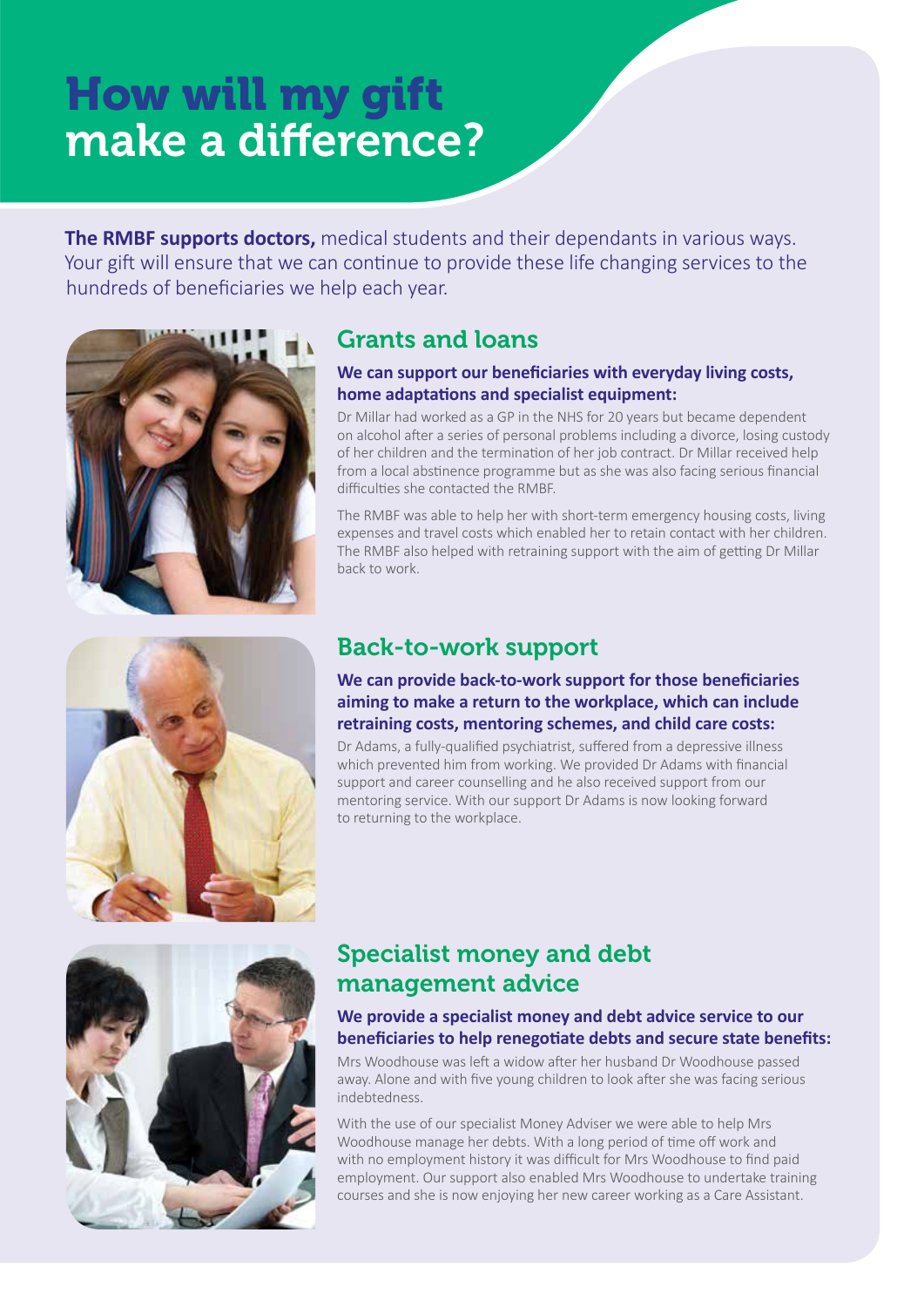## Your questions answered

#### Q) Why do I need a will and when should I start one?

**A)** Contrary to popular belief, the estate of someone who has passed away without writing a will may not automatically go to the right people. Writing a will can ensure peace of mind for you and for your family and friends as without one your estate will be shared out in a standard way as defined by law, which may not be your intended wish.

You can start to write your will at any time in your adult life and wills can be changed as and when your circumstances change.

We advise that you seek a legal representative or solicitor when writing your will, to ensure that all eventualities are covered and are legally binding.

#### Q) I would like to support the RMBF but my family and friends come first. Can I still make a difference?

**A)** The RMBF understands that family and friends are always the first concern when leaving a gift.

We encourage all our supporters to carefully consider their interests, and the interests of their loved ones, when leaving a gift and to ensure that they are well provided for in their wills.

Once your personal commitments have been taken care of you can still make a difference by leaving a gift to the RMBF.

#### Q) I already have a will. How can I include the Royal Medical Benevolent Fund?

**A)** You can add a pecuniary or residuary gift to the Royal Medical Benevolent Fund in your existing will by completing the codicil form included with this pack.

Please ensure that you seek the proper legal advice when completing your codicil form, and that you have two independent witnesses both present when signing.

#### Q) I do not have a solicitor. Where can I find one?

**A)** If you do not already have a solicitor or legal representative, you can contact:

#### **The Law Society 020 7320 5650 (Mon-Fri 9am-5:30pm) Web: www.lawsociety.org.uk Email: findasolicitor@lawsociety.org.uk**

#### Q) Do I have to let the Royal Medical Benevolent Fund know of my intentions of leaving a gift?

**A)** No. Your will is a private document and as such we respect and understand that you are under no obligation to tell us anything regarding your gift. However, if you do intend on sharing your intentions with us we would be able to thank you for your kindness and ensure that you are kept up-to-date with all our activities and developments. Informing us of your gift will also enable us to plan any new developments and services to support doctors, medical students and their families.

T

You gave me not only hope when hope was gone, you gave me a home when I was homeless. It was never just the money; you gave me and my children memories. From the bottom of my heart, thank you.

If you have any further questions or you would like to discuss leaving a gift to the RMBF, please contact:

**Mark Williams Fundraising and Communications Manager DD: 020 8545 8443 Email: mwilliams@rmbf.org**

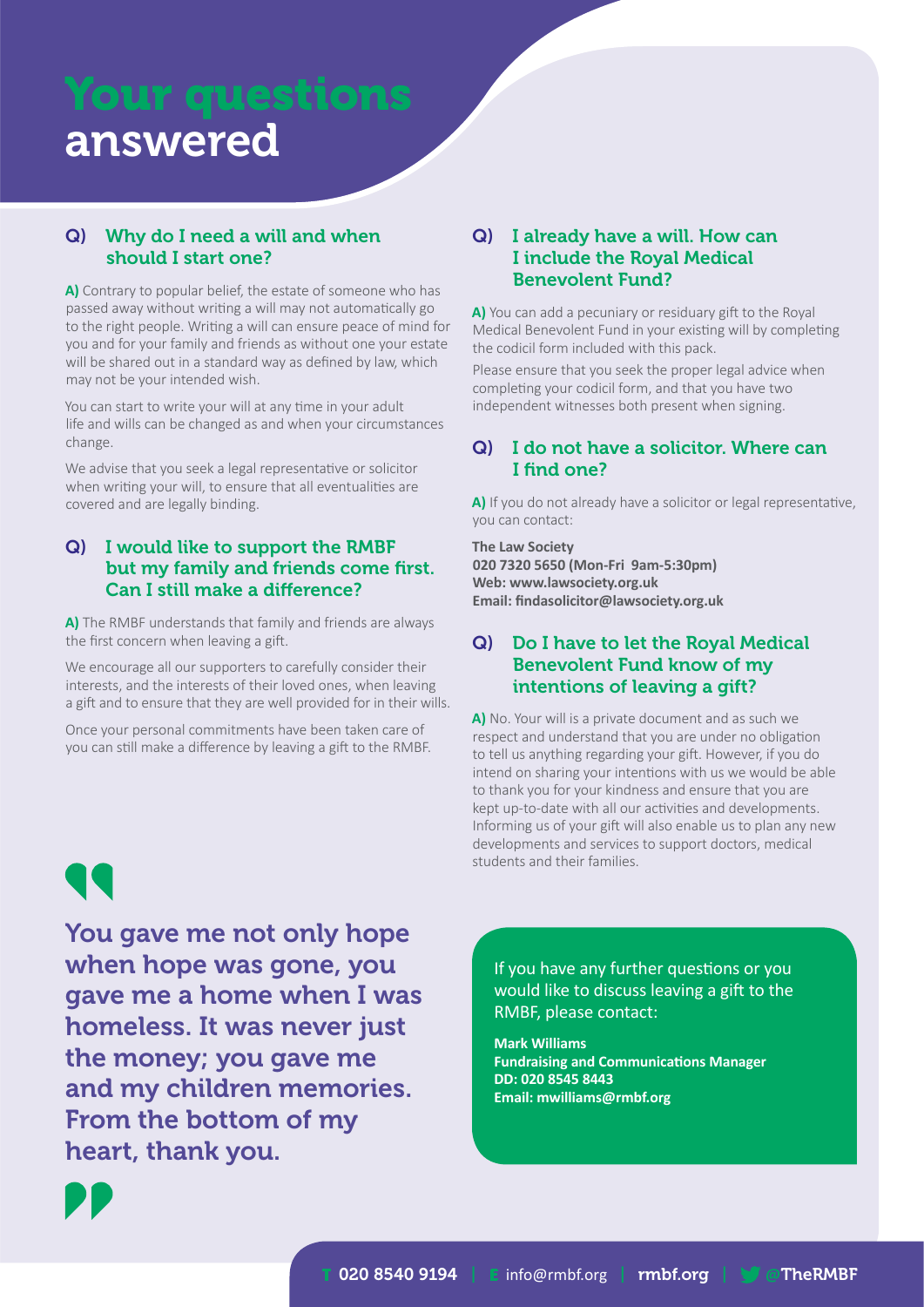## How can I leave a gift?

Once your personal commitments have been taken care of there are many ways in which you can leave a gift to the RMBF. However, in all cases, no matter how you wish to leave a gift, we strongly advise that you **seek professional legal advice and representation before attempting to draw up or change your will**.

## **A** pecuniary gift

**This gift is a specific sum of money left to the RMBF in your will.**

**If you would like to leave a gift of this kind then you may want to consider the following wording for your will:**

'I give to the Royal Medical Benevolent Fund (a charity registered with the Charity Commission for England and Wales No.207275) of 24 Kings Road, Wimbledon, London SW19 8QN, free of all tax, the sum of £ (written in full) for its general charitable purposes. I further declare that the receipt of the Treasurer or any other proper Officer of the Royal Medical Benevolent Fund shall be full and sufficient discharge to my executors for the said legacy'.

## **A** residuary gift

**This gift is a percentage or share of your estate left to the RMBF in your will.**

**If you would like to leave a gift of this kind then you may want to consider the following wording for your will:**

'I give to the Royal Medical Benevolent Fund (a charity registered with the Charity Commission for England and Wales No.207275) of 24 Kings Road, Wimbledon, London SW19 8QN, free of all tax, \_\_\_\_\_\_\_\_\_\_\_\_\_ (enter the word 'all' or enter the percentage) of my estate for its general charitable purposes. I further declare that the receipt of the Treasurer or any other proper Officer of the Royal Medical Benevolent Fund shall be full and sufficient discharge to my executors for the said legacy'

## A specific gift

**This gift is an item of property, works of art, antiques or any non-monetary gift of value left to the RMBF in your will.**

#### **If you would like to leave a gift of this kind then you may want to consider the following wording for your will:**

'I give to the Royal Medical Benevolent Fund (a charity registered with the Charity Commission for England and Wales No.207275) of 24 Kings Road, Wimbledon, London SW19 8QN, free of all tax, my  $($  enter the specific item(s) to be given) for its general charitable purposes. I further declare that the receipt of the Treasurer or any other proper Officer of the Royal Medical Benevolent Fund shall be full and sufficient discharge to my executors for the said legacy'.

## <sup>1</sup> A reversionary gift

**This gift allows for your assets or estate to be passed on to your named individual(s) for the duration of their lifetime after which your gift reverts to the RMBF.**

**If you would like to leave a gift of this kind to the RMBF, we advise that you speak to your legal representative or solicitor who will be able to provide you with wording for this particular form of legacy.**



## Roberto's story

Whilst travelling home from work one evening Roberto was involved in a road traffic accident. He suffered a broken neck and spinal compression and as a consequence is now tetraplegic.

Roberto needed care that could not be met in the family home and his wife had to combine travelling a long distance to visit Roberto whilst caring for their young children and seeking suitable alternative accommodation.

The RMBF assisted Roberto and his family with childcare costs so that his wife could continue to work. We also worked alongside other charities to assist with the cost of moving house and of adapting their new home, adding ramps and a wet room for wheelchair use. Roberto now has a Motability vehicle and is able to go out with his family again.

At a difficult time the RMBF provided support and advice which was not available anywhere else. Their help made a real difference and I will always be extremely grateful.